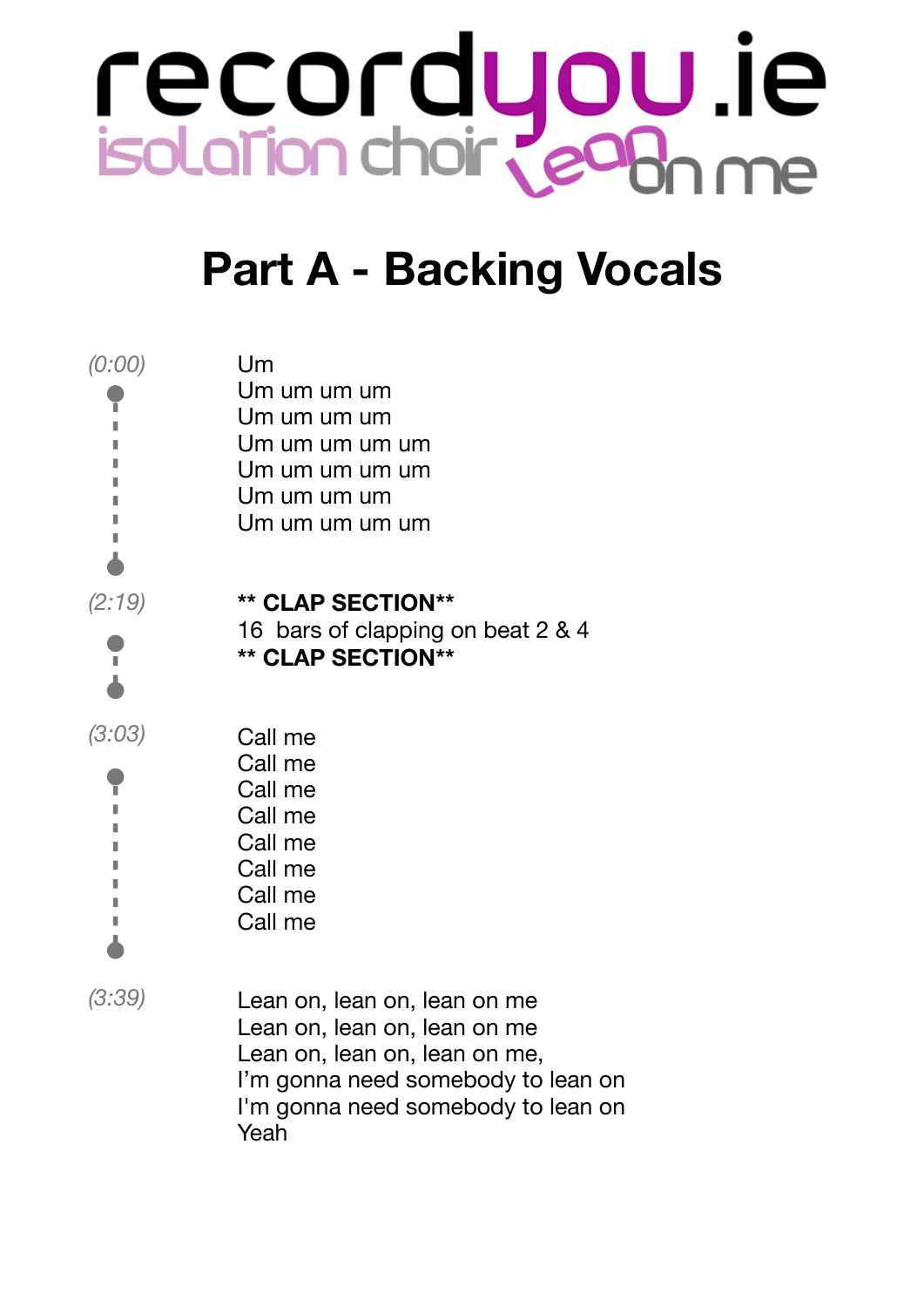# recorduou ie

#### **Part B - Lead Line 1**

Sometimes in our lives We all have pain We all have sorrow But if we are wise We know that there's always tomorrow Lean on me When you're not strong And I'll be your friend I'll help you carry on For it won't be long 'Til I'm gonna need Somebody to lean on

Whoa lean on me When you're not strong I'll be your friend Help you carry on Oh won't be long Oh 'til I'm gonna need oh

Somebody to lean on

If there is a load You have to bear That you can't carry I'm right up the road I'll share your load If you just call me

Oh Call me Yeah